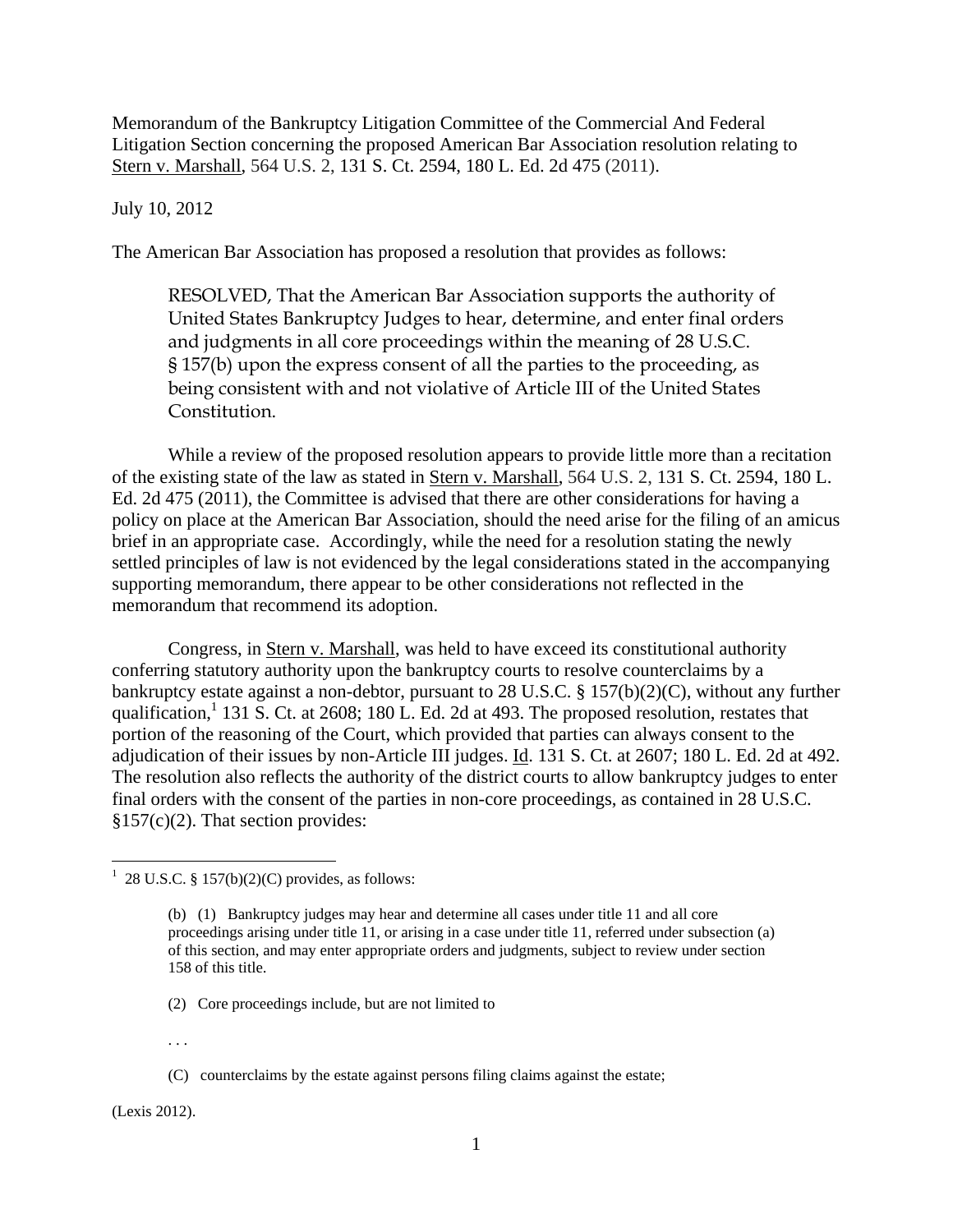Notwithstanding the provisions of paragraph (1) of this subsection, the district court, with the consent of all the parties to the proceeding, may refer a proceeding related to a case under title 11 to a bankruptcy judge to hear and determine and to enter appropriate orders and judgments, subject to review under section 158 of this title.

28 U.S.C. §157 (Lexis 2012). The proposed resolution would seem to suggest dispensing with the formality of asking a district judge to refer a non-core matter to the bankruptcy court for "final" determination of the merits, with the parties consent. This makes practical sense in the context of the administration of complex bankruptcy cases that have many moving parts, thus removing one more hoop through which parties must jump in order to achieve a final disposition of a non-core proceeding that may be intricately involved with the disposition of an overall bankruptcy case administration, of which the non-core proceeding is merely one essential but discrete part.

 It is noted that the Supreme Court did not rule out the existence of jurisdiction of all counterclaims by the estate against non-debtors, merely those counterclaims which were not so intricately intertwined with the resolution of core proceedings such that the disposition of the core matter did not essentially resolve the non-core counterclaim as well. See Id. 131 S. Ct. at 2616-18; 180 L. Ed. 2d at 502-04. The disposition of the issue of whether the resolution of a core matter resolves the counterclaim is one left, ultimately, to the determination of the court before whom the matter is pending, either in the first instance by the bankruptcy court, or on appeal to the district court, as the case may be. The United States District Court for the Southern District of New York seems to have recently made this observation when, last February, it amended the general order of reference pursuant to which cases filed in the Southern District are referred to the bankruptcy court. The order provides, in pertinent part, as follows:

If a bankruptcy judge or district judge determines that entry of a final order or judgment by a bankruptcy judge would not be consistent with Article III of the United States Constitution in a particular proceeding referred under this order and determined to be a core matter, the bankruptcy judge shall, unless otherwise ordered by the district court, hear the proceeding and submit proposed findings of fact and conclusions of law to the district court. The district court may treat any order of the bankruptcy court as proposed findings of fact and conclusions of law in the event the district court concludes that the bankruptcy judge could not have entered a final order or judgment consistent with Article III of the United States Constitution

See, Amended Standing Order of Reference, M10-468, file February 2, 2012, at 12 Misc. 00032 (copy attached). The United States Court of Appeals for the Second Circuit seems to have recently reaffirmed the narrow scope of the holding in Stern v. Marshall, when it observed in, In re Quigley Co., 2012 U.S. App. LEXIS 7167 (2d Cir. Apr. 10, 2012), that the holding in Stern v. Marshall was "narrow." Certainly, if parties consent to the disposition of non-core proceedings by a non-Article III judge, the requirements for the determination referenced above by any court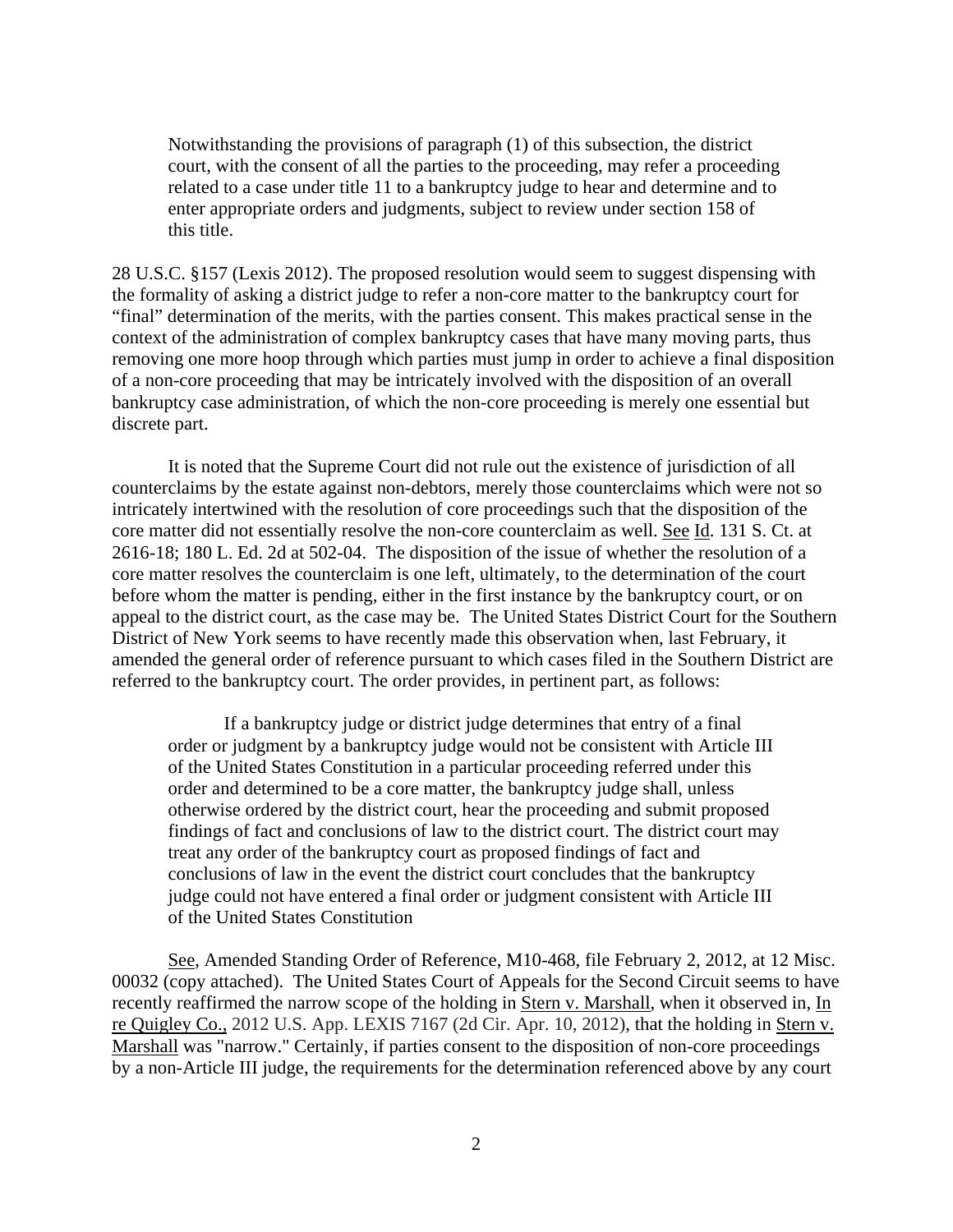is obviated, and the result is a more efficient administration of a bankruptcy case in which the non-core matter is present.

 It appears from comments received by Judge Stong, a member of our Committee who is familiar with the proceedings of the ABA House of Delegates, as a past member and substitute member as recently as this last February, that the ABA anticipates the possibility of a need for the filing of an amicus brief in an appropriate matter in the future, as this issue is further refined and developed in the frequently evolving practice of bankruptcy litigation. Accordingly, the adoption of a policy by the ABA in this regard may facilitate its ability to participate in a meaningful way for the proper development of the jurisprudence in this area. I am advised that this proposed memorandum has not yet been adopted by the ABA, but that upon adoption, it will become ABA policy.

Judge Stong has also been intricately involved with the development of the policy enunciated by the proposed resolution by the National Conference of Bankruptcy Judges (NCBJ), which has approved the resolution. Other jurisdictions, including Massachusetts and Delaware, are also considering this resolution. For the foregoing reasons, it would be appropriate for the Section to approve the resolution, subject to any further comments that the Executive Committee might have on this matter.

Douglas T. Tabachnik, Committee Chair Bankruptcy Litigation Committee Commercial and Federal Litigation Section New York State Bar Association